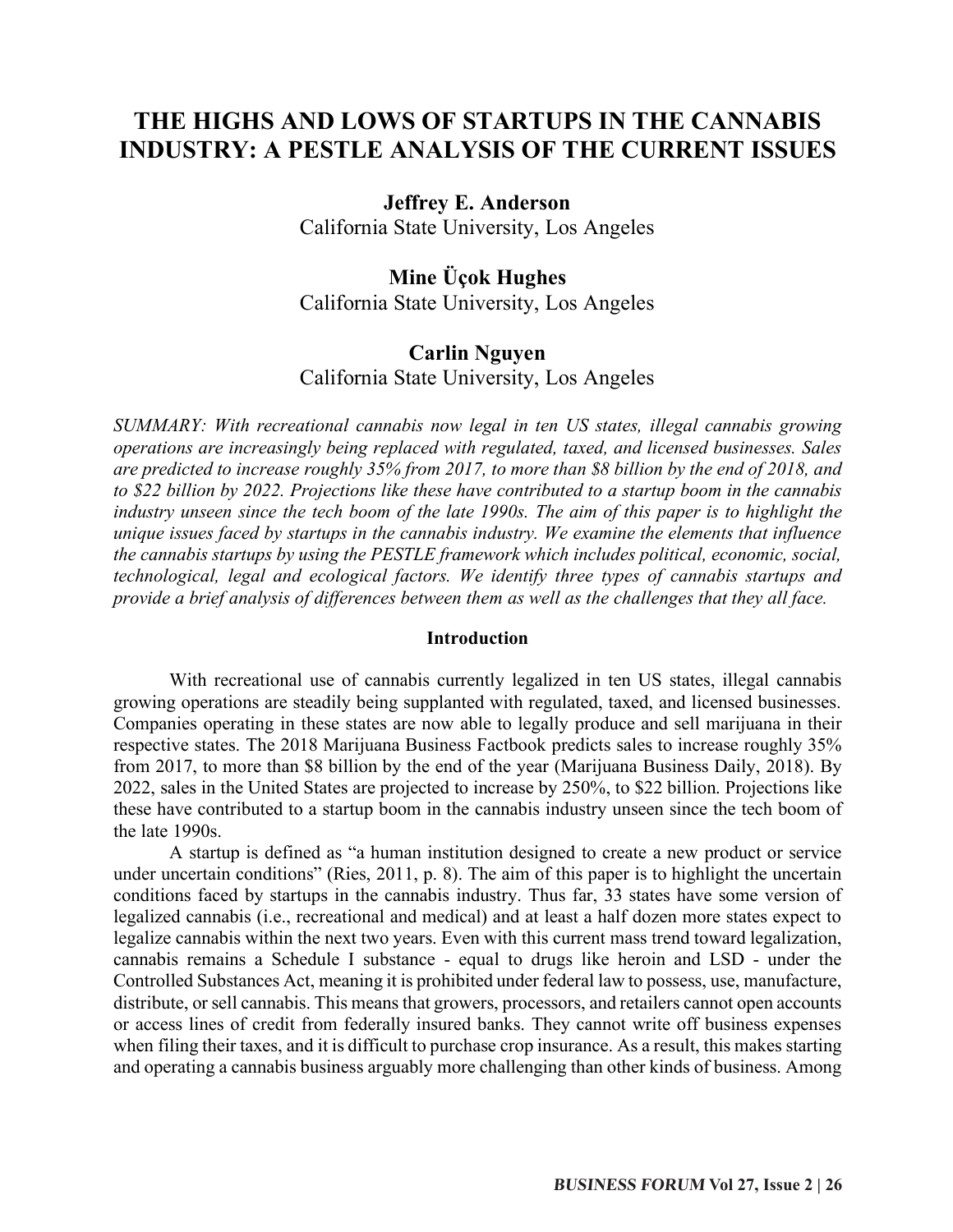many unexplored areas in the business literature on this topic are the classification of cannabis startups and the unique challenges they face.

Inspired by Gartner's (1985) framework for new venture creation we conducted a PESTLE (Political, Economic, Social, Technological, Legal, Environmental factors) analysis of the cannabis industry in an effort to determine the factors that affect cannabis startups and to discuss challenges that cannabis entrepreneurs should consider. In the absence of much rigorous academic research on the topic of the cannabis business we relied on business trade publications, newspaper articles, and online sources for this paper. We also interviewed two informants from the industry: a director of marketing for a large cannabis company and the CEO of a media agency that specializes in business-to-business cannabis marketing. We synthesize their views with our secondary sources.

### **Cannabis and Its Legalization in the United States**

Cannabis is a tall plant with a stiff upright stem, divided serrated leaves, and glandular hairs that is indigenous to Central Asia and the Indian subcontinent (keytocannabis.com). It is used to produce hemp fiber and as a psychotropic drug. "Marijuana refers to the dried leaves, flowers, stems, and seeds from the *Cannabis sativa* or *Cannabis indica* plant which contains the mindaltering chemical tetrahydrocannabinol (THC) and other similar compounds" (NIDA, 2018). Throughout this paper we use cannabis and marijuana interchangeably to break monotony. Cannabis can be consumed in many different ways. Cannabis-based products include the broad categories of flower, edibles (e.g., candy, popcorn, cookies), topicals (e.g., lotion, pain relief, sunscreen, transdermal patch), dabbing (e.g., oils for use in bongs), and concentrates (e.g., vape pens, tinctures). Price varies based on product category and other attributes, such as quality, supply, and THC content. Prices for flower are between \$200-300/ounce at a dispensary and \$250- 300/ounce on the street. Prices for edibles range between \$10-15/100mg, topicals \$10-100/gram, dabs \$20-60/gram, and concentrates \$10-50/mg. Cannabis products can be purchased at legal dispensaries and through illegal street sales. There are strict restrictions to the way marijuana is promoted legally, and promotion regulations vary for other cannabis-based products like cosmetics and edibles. Social media, especially Instagram is widely used by illegal businesses to showcase their products.

In 1973, Oregon decriminalized and legalized recreational cannabis, and throughout the years other states including Alaska, California, Colorado, Maine, Massachusetts, Nevada, Vermont, Washington, and Michigan also legalized its use as of November 2018. One of our informants stated that only 10% of businesses selling cannabis flower are legal, the rest preferring to avoid the hefty and cumbersome legal work and licensing. These last two issues are among the many challenges legal cannabis startups face.

#### **Cannabis Startups**

Gartner (1985) introduces a conceptual framework for new venture creation which "integrates four major perspectives in entrepreneurship: characteristics of the individual(s) who start the venture, the organization which they create, the environment surrounding the new venture, and the process by which the new venture is started" (1985, p. 696). First, the individual differences refer to the differences in human capital such as knowledge, education, and skills (Deakins and Whittam, 2000) and in psychology such as personality characteristics (e.g., locus of control, need for achievement, risk-taking), cognitive approaches (i.e., how information is perceived, processed,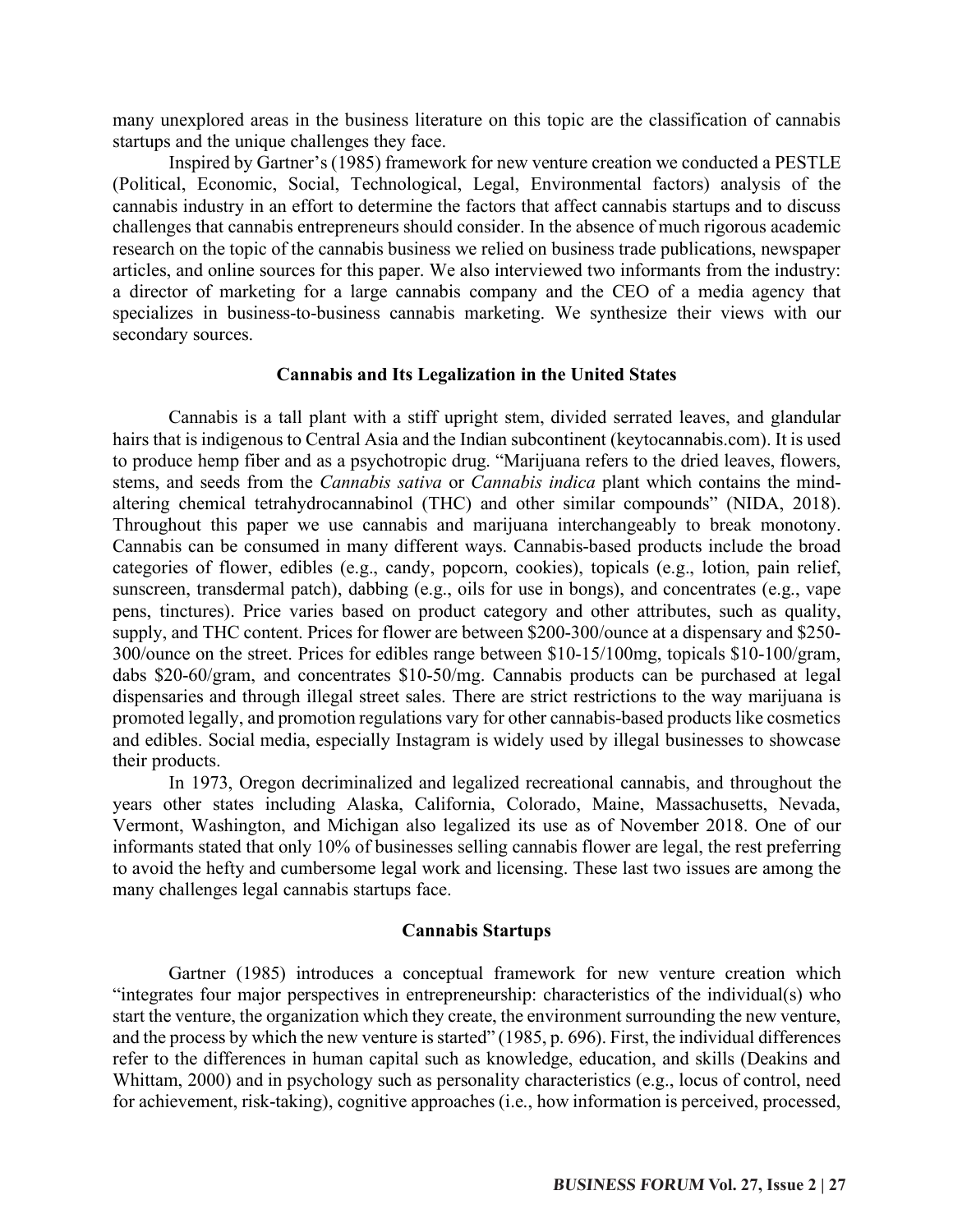and communicated), and motivational patterns (i.e., the impetus for the startup) (van Gelderen, Thurik, Bosma, 2005). Second, the process refers to "how aggressively people pursue the completion of start-up activities," (van Gelderen, Thurik, Bosma, 2005, p. 368) whether they work on their start-up full-time or part-time, and whether they work with a business plan or not. Third, *organization* refers to the structure of how the business will be set up. Lastly, the environmental factors that affect startups can be classified into network, financial, and ecological. Here Gartner's (1985) use of the word *environmental* is a more encompassing term than a narrow understanding of the climate, and refers to the "relatively fixed conditions imposed on the new venture from" the outside of the business (p. 700). *Network* refers to the relationships between individuals (van Gelderen, et. al., 2005). Successful entrepreneurs have a diverse network of strong relationships with various people who can help them access resources (Aldrich, 1999; van Gelderen, et. al., 2005). *Financial* refers to the source and size of capital of the startup (van Gelderen, et. al., 2005). For example, a startup may have access to funds from a bank but may be exposed to too much risk from lenders which could limit the startup's success and growth. *Ecological* refers to the environmental conditions that impact startups.

Due to recent decriminalization and legalization of recreational cannabis, we focus our analysis on the environmental factors within Gartner's (1985) framework that affect cannabis startups. We use the PESTLE analysis to organize our findings.

### **PESTLE Analysis for Cannabis Startups**

PESTLE is the acronym for a framework which analyzes the Political, Economic, Social, Technological, Legislative, and Environmental (mostly in the ecological sense) factors that have direct and indirect impacts on a business. In this section, we present a brief analysis of each element in relation to the cannabis industry. For an overview of the analysis, please see Figure 1.

### Figure 1



# **A PESTLE Analysis of Cannabis Startups**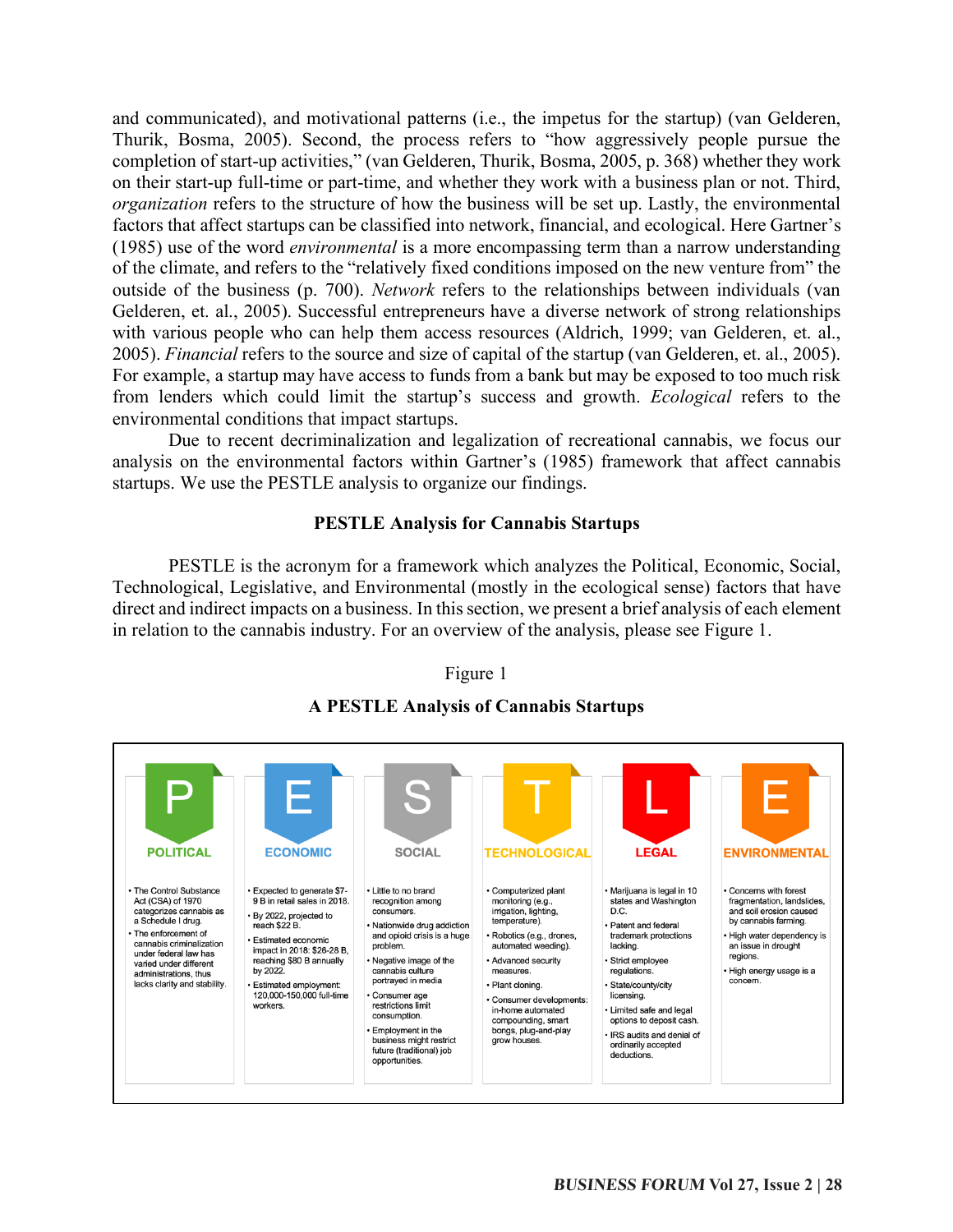### *Political*

The political landscape around marijuana appears to be divisive with no signs of reconciliation. The Control Substance Act (CSA) of 1970 categorized various plants, drugs and chemicals into five "schedules" depending on the medical use and potential for abuse and addiction (Titus, 2016). Marijuana remains as a Schedule I drug which indicates that it has no medical benefits and high potential for abuse. One path to legalizing marijuana is to demonstrate its medical benefits through extensive research and large-scale clinical trials. Unfortunately, the illegal status of cannabis makes it highly problematic for researchers to conduct such studies. The Federal Government and its administration could be the catalyst to spearhead this process. Based on the current political milieu, it seems unlikely that Congress will reschedule marijuana. Various new acts have been proposed by both Democratic and Republican senators and congressmen but have all been rejected by the Senate and House Committees (Titus, 2016).

The enforcement of cannabis criminalization under federal law has varied under different administrations and lack clarity and stability. These mixed messages threaten new and existing cannabis industries, as well as individual users, within each legalized state. For instance, under the Obama administration, the federal government was generally more relaxed and did not pursue prosecution among states that have legalized cannabis, but instead issued federal memorandums that serve as guidelines and advice to federal prosecutors and law enforcement agencies. In contrast, under the Trump administration, Attorney Jeff Sessions rescinded the previous memorandums (Gurman, 2018) and began a "new war on marijuana legalization" (Lopez, 2018). While the Trump administration has publicly dismissed the Justice Department's threat to interfere with the marijuana-related affairs of each state (Halper, 2018), "White House documents and interviews reveal the Trump administration has formed a committee tasked with objectives including smearing public support for marijuana" (Blake, 2018, para. 2).

#### *Economic*

The marijuana industry continues to grow exponentially. According to the 2018 Marijuana Business Factbook (Marijuana Business Daily, 2018), the industry is expected to generate \$7 billion to \$9 billion in retail sales in 2018, up from approximately \$1 billion in 2011. It is on pace for a 35% increase over 2017. Sales in the United States are projected to reach \$22 billion by 2022, a 250% increase from 2017. However, the rate of growth is abating in some key markets, including Colorado and Washington. The size and structure of cannabis companies run the gamut from single mom-and-pop dispensaries generating \$200,000 in annual revenue to the large, multimillion-dollar retail chains running commercial-scale grow facilities and operating dozens of stores. In 2018, the industry is projected to create \$26 billion-\$32 billion in economic impact, reaching \$80 billion annually by 2022. Employment in the cannabis industry is estimated at 120,000-150,000 full-time workers. This number is expected to reach 375,000 by 2022, a year-over-year growth rate of 22% (Marijuana Business Daily, 2018).

#### *Social*

As more marijuana startups enter the marketplace, entrepreneurs face unique marketing challenges. It has been only six years since recreational cannabis has been legalized in the states of Colorado and Washington and barely a month in Michigan at the time of our analysis. This is a very short time for brand recognition and brand loyalty to be formed among consumers, especially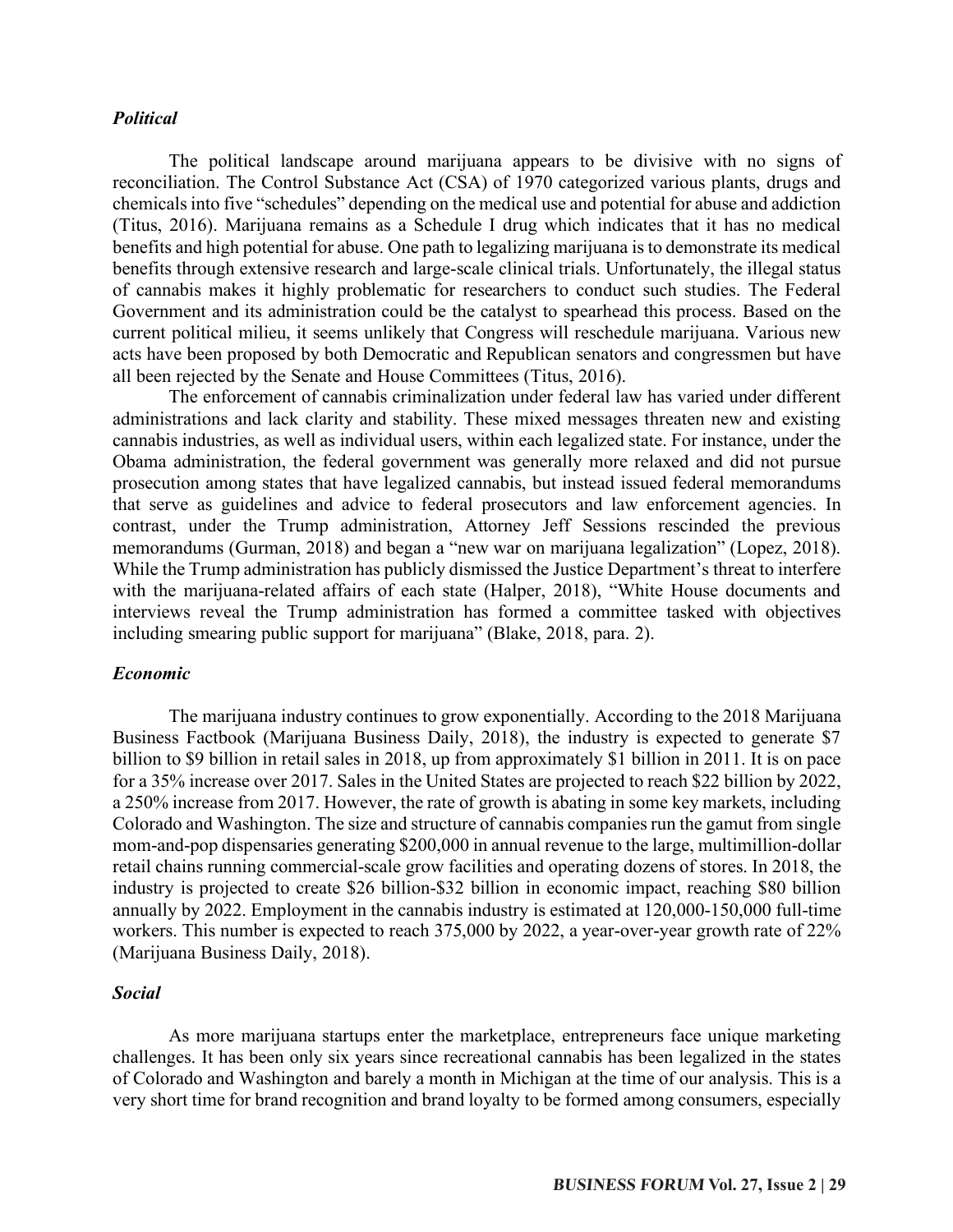when the promotion of the products is highly regulated with social media accounts routinely being shut down.

Because of the disparate feelings that consumers have towards marijuana, there are concerns that working in the cannabis industry may stigmatize those who might want to pursue 'traditional' professions in the future (e.g., politics, law enforcement). However, as the cannabis industry gains mainstream acceptance, the stigma around working in the industry will likely dissipate (Furore, 2018).

Moreover, marijuana is reported to be the most-abused drug in the United States, particularly among young people (SAMSHA, 2016). The National Institute on Drug Abuse (NIDA) (2016) reports that marijuana use has short- and long-term effects and despite being rare, it is possible to overdose on marijuana. While hallucinations, delusions and psychosis are among short-term effects when taken in high doses, marijuana affects brain development in the long run (NIDA, 2016).

#### *Technological*

There have been wide-ranging technological developments targeting both companies and consumers within the marijuana industry. Examples of developments targeting companies include computerized plant monitoring (i.e., irrigation, lighting, temperature), robotics (e.g., drones, automated weeding), advanced security systems, and plant cloning. Consumer developments include in-home automated compounding, smart bongs, and plug-and-play grow houses.

### *Legal*

Despite the growing movement towards state legalization, marijuana remains illegal at the federal level. For example, the Federal Government (i.e., the Department of Justice and the Drug Enforcement Administration) continues to crack down on marijuana dispensaries by way of raids and arrests (Fishman, 2018). Currently, the Internal Revenue Service (IRS) is getting involved and this is affecting marijuana-related businesses. Federal regulations regarding money-laundering and criminal activity, for instance, deter most banks from accepting deposits from marijuana business owners. While banks are not prohibited from working with cannabis businesses, the requirements necessary to avoid penalties and charges outweigh the benefits. For instance, banks must submit lengthy and detailed "suspicious activity reports" to the government and adhere to a laundry list of regulations set by the IRS and the Financial Crimes Enforcement Network (Klein, 2018). Despite this, "more than 360 banks and credit unions work with marijuana-related businesses, filing more than 2,000 suspicious activity reports a month (Klein, 2018)." However, major banks and credit card companies remain cautious and refuse to service marijuana-related businesses to avoid penalization and loss of business (Staggs, 2017). As such, many cannabis businesses are limited in their options to safely and legally deposit their cash.

The IRS has also "begun enforcing a little-known law adopted in the 1970s that bars tax deductions for business expenses incurred by drug dealers" (Fishman, 2018). Because marijuana dispensaries are considered illegal and seen as drug dealers, the IRS does not allow these owners to deduct business expenses that are permitted for other businesses such as cost of goods sold (related to the trafficking of marijuana), rent, advertising, depreciation, legal fees, wages, utilities, and security services. Since 2008, the IRS has audited major marijuana dispensaries and denied them these deductions (Fishman, 2018).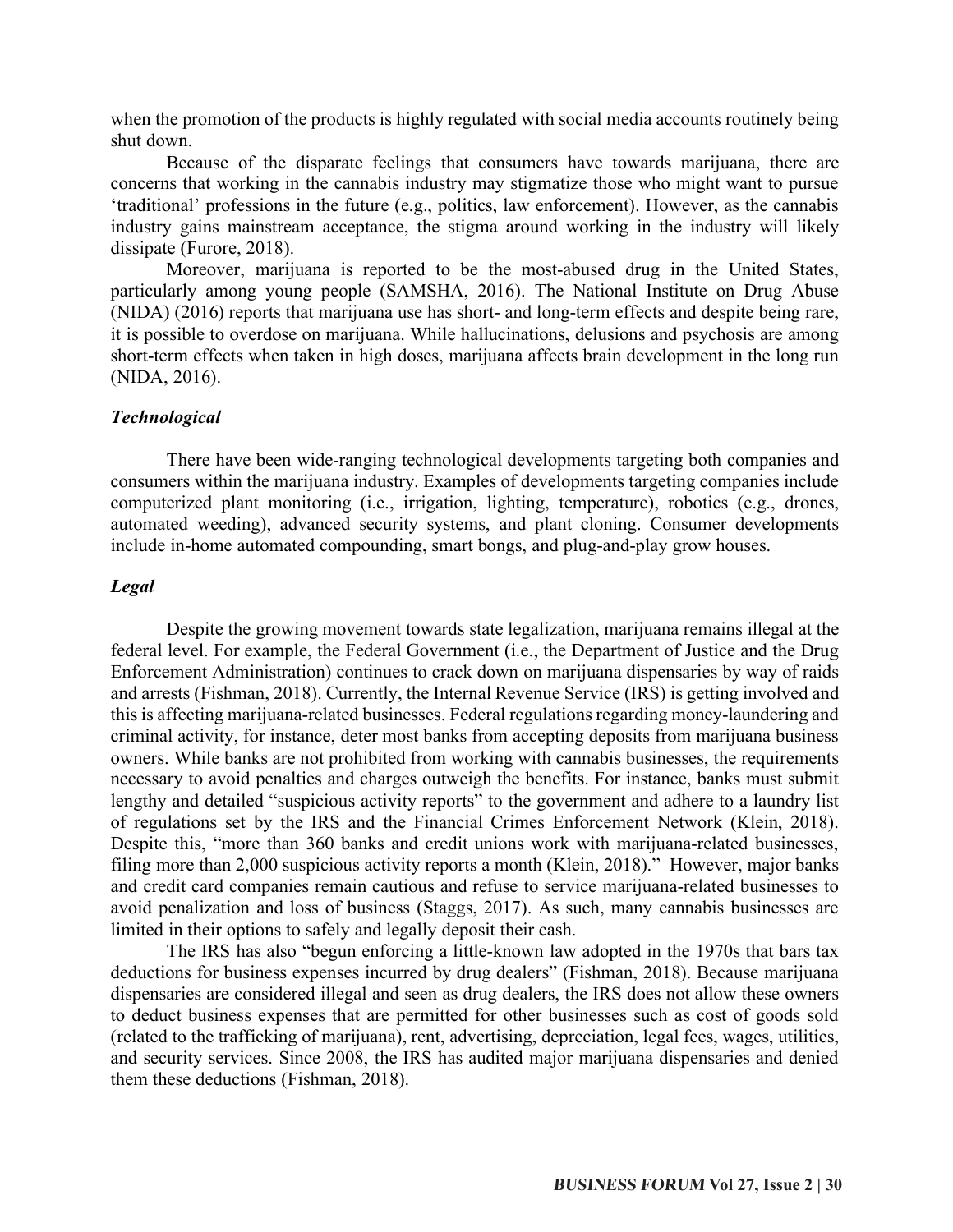#### *Environmental*

Bauer et. al (2015) report that "[t]he environmental impacts associated with marijuana cultivation appear substantial, yet have been difficult to quantify, in part because cultivation is clandestine and often occurs on private property" (abstract). While it has been difficult to measure the environmental impacts of the marijuana industry precisely since many farming practices have been underground, according to Wang et. al. (2017), cannabis agriculture has been found to be detrimental to the livelihood of diverse ecosystems surrounding it. Due to its illegal nature, the cannabis crop has been traditionally grown in remote locations such as forests, which are hard to reach by law enforcement agencies. This has led to forest fragmentation, stream modification, soil erosion, and landslides (Wang et. al. 2017).

Moreover, cannabis agriculture has a high ecological footprint with its high demand for electricity and water necessary to grow the crops indoors under lamps, ventilate and air condition the farms as well as grow the water-hungry plants. It has reported that "[a] study by scientist Evan Mills, with the Lawrence Berkeley National Laboratory, revealed that legalized indoor marijuanagrowing operations account for 1% of total electricity use in the US, at a cost of \$6 billion per year. Annually, such consumption produces 15 million tons of greenhouse gas emissions (CO2), equal to that of three million average cars" (Sevcenko, 2016, para. 5).

### **A Typology of Cannabis Startups**

Once we gained a better understanding of the macro environmental factors affecting cannabis startups, we sought more insight from those within the industry. We interviewed two business professionals: a director of marketing for a large cannabis company and the CEO of a media agency that specializes in business-to-business cannabis marketing. The interviews lead us to identify and define three types of cannabis startups.

#### *Existing and Pursuing Licensing (EPL)*

EPLs are businesses with an existing license to operate in the medical marijuana industry prior to the date that recreational cannabis was approved in their respective state. These companies are currently going through the legal process to sell recreational cannabis. EPL companies know the business intimately. They have an advantage because they are used to operating in this quasilegal environment. For years, and in some cases, decades, EPLs operated their businesses in an environment where cannabis was tolerated but unregulated. EPL companies rely heavily on established trust networks. Having survived, they have mature marketing skills. They know the industry and their consumers well; however, they often practice more traditional branding and marketing techniques.

#### *New and Pursuing Licensing (NPL)*

NPLs are businesses without a license to operate in the medical marijuana industry before the date that recreational cannabis was approved in their respective state. Like EPLs, these companies are currently going through the legal process to sell recreational cannabis. Many NPL companies enter the marketplace with no prior cannabis experience. However, they bring with them advanced marketing and business skills. NPL companies focus on the financing, regulations,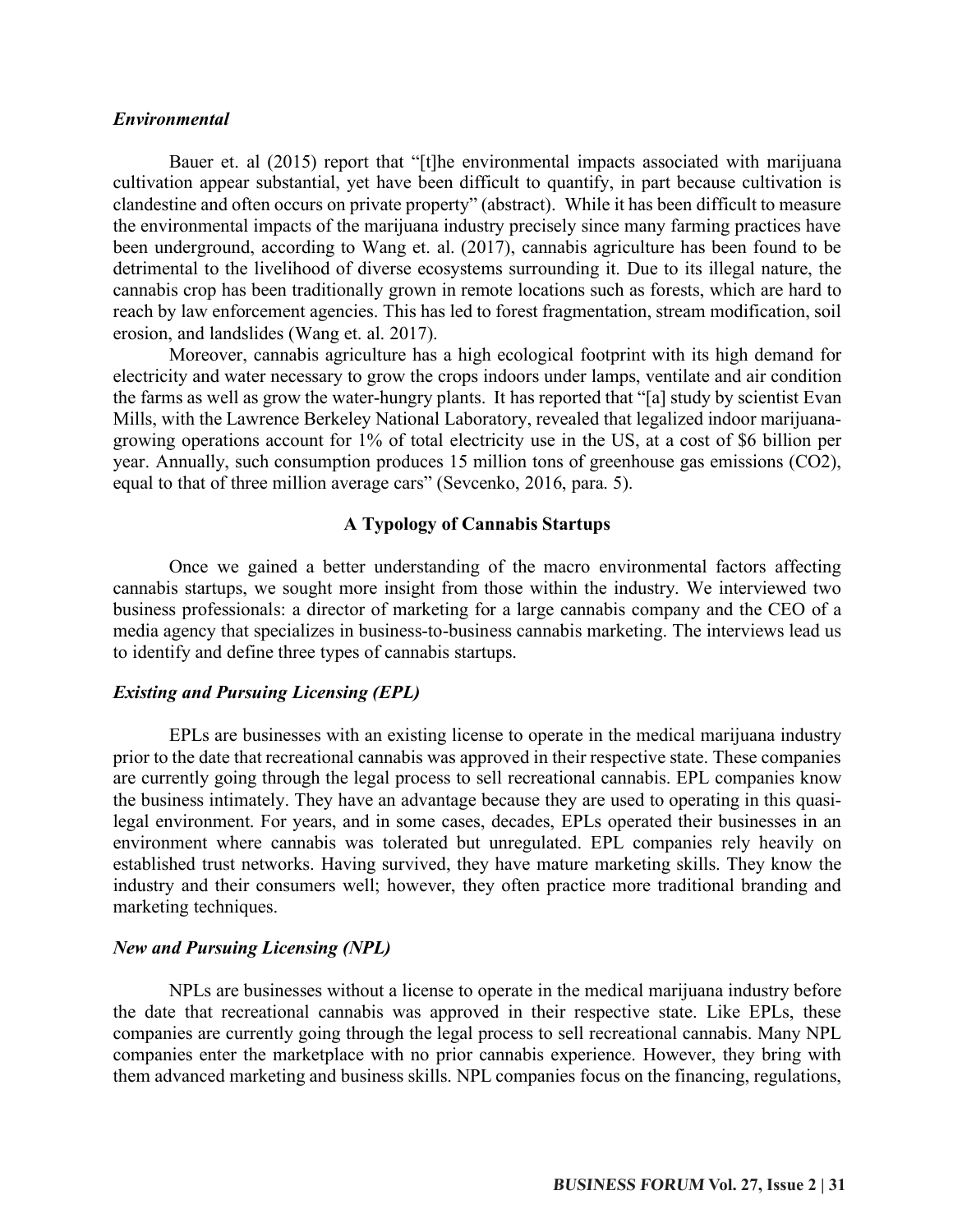and marketing before entering the industry or manufacturing products. Their lack of experience requires a learn-by-doing strategy. Hence, NPL firms rely heavily on consultants and experts.

# *Guerilla Operator (GO)*

GOs are businesses that operate outside of the current regulations in states where cannabis is legal or illegal. GOs do not want to go through the licensing process. Reasons for noncompliance include punitive regulations, cost, effort, and time. Because of state track and trace programs, these firms routinely sell their goods in states where recreational cannabis remains illegal; however, they remain staunch competitors to EPL and NPL firms in states where recreational cannabis is legal. Guerilla operators often use "burner phones" that cannot be traced back to the caller and Gmail to communicate with consumers. They use social media accounts, generally Instagram, to market products. GOs display products, but do not indicate that they are for sale. Rather, they write "DM (direct message) for details" on product posts. GOs cater to those who do not want to buy cannabis from legal outlets or in states where recreational use remains illegal.

# Figure 2

# **Typology and Comparison of Cannabis Startups**

| <b>TYPE OF</b><br><b>STARTUP</b>      | <b>EPL</b>                                                                                                                                                     | <b>NPLI</b>                                                                                                                                                       | GO                                                                                                                      |
|---------------------------------------|----------------------------------------------------------------------------------------------------------------------------------------------------------------|-------------------------------------------------------------------------------------------------------------------------------------------------------------------|-------------------------------------------------------------------------------------------------------------------------|
|                                       | <b>EXISTING &amp; PURSUING</b><br><b>LICENSING</b>                                                                                                             | <b>NEW &amp; PURSUING</b><br><b>LICENSING</b>                                                                                                                     | <b>GORILLA</b><br><b>OPERATORS</b>                                                                                      |
| <b>MAIN</b><br><b>CHARACTERISTICS</b> | Existing license to operate in the<br>medical cannabis industry prior to<br>the date that recreational cannabis<br>was approved in their respective<br>states. | No existing license to operate in the<br>medical cannabis industry prior to<br>the date that recreational cannabis<br>was approved in their respective<br>states. | Operate outside of the current<br>regulations in states where cannabis<br>is legal or illegal.                          |
| <b>MARKETING</b>                      | Tried-and-true marketing<br>techniques.                                                                                                                        | Advanced marketing techniques.                                                                                                                                    | Use burner phones, email, and<br>social media.<br>Do not list products for sale.                                        |
| <b>CONSUMERS</b>                      | Appeal to long-standing cannabis<br>users who know these companies<br>and their products.                                                                      | Appeal to consumers new to<br>cannabis.                                                                                                                           | Cater to those who do not want to<br>buy cannabis from legal outlets or in<br>states where cannabis remains<br>illegal. |
| <b>STRENGTHS</b>                      | Have developed large trust<br>networks. Know their customers<br>well. Are used to operating in a<br>quasi-legal environment.                                   | Focus on financing, regulations, and<br>marketing before entering the<br>industry or manufacturing product.                                                       | Have developed large trust<br>networks. Lower operating costs and<br>higher margins.                                    |
| <b>WEAKNESSES</b>                     | Often practice dated branding,<br>marketing strategy, and business<br>techniques.                                                                              | Many enter the industry with no prior<br>cannabis experience.<br>Learn-by-doing strategy.<br>Rely on consultants and experts.                                     | Marketing and business strategies<br>limited by decision to operate<br>illegally.                                       |
| <b>CHALLENGES</b>                     | Surviving with staunch competition<br>from NPL and GO companies.                                                                                               | Surviving while establishing<br>themselves in a crowded industry<br>with little experience.                                                                       | Surviving while skirting federal and<br>state regulations.                                                              |

# **Challenges Facing Cannabis Startups**

Based on the PESTLE analysis and interviews, we present some of the major challenges cannabis startups face, how they are affected by these factors, and how they operate within these constraints. We summarize these under the categories of laws and regulations, business operations,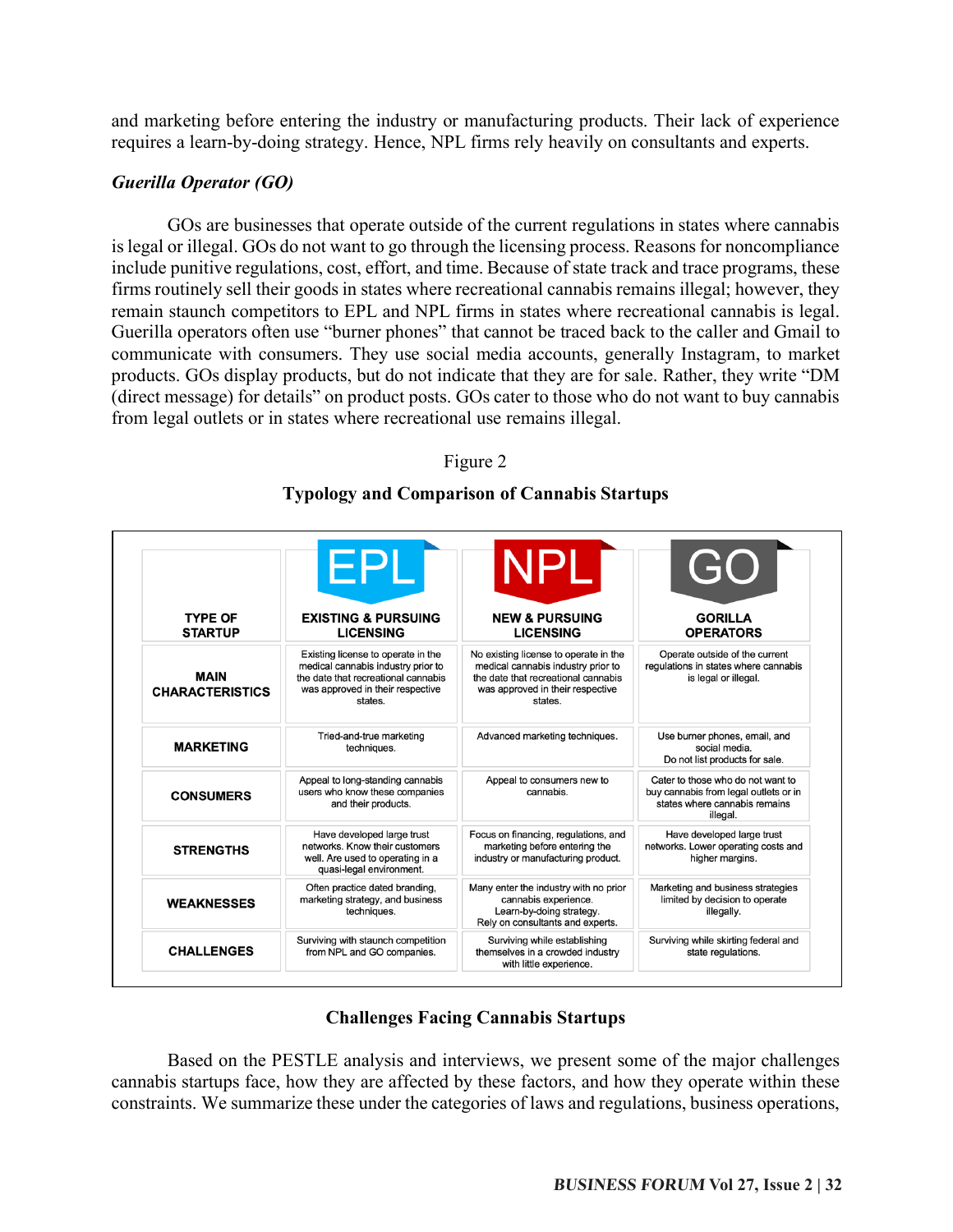and marketing. The challenges cannabis startups have, in many ways, are different from other startups. In particular, the fact that marijuana is illegal at the federal level and yet legal only in some states creates its unique problems when it comes to operating the business and marketing the products.

### *Laws and Regulations*

Federal illegality, a myriad of state, county, city regulations, and licensing issues are the key challenges in the cannabis industry; however, there are several others. The principal challenge is that the federal government defines cannabis as a Schedule I drug under the Controlled Substances Act. Although the federal government has mostly refrained from intervening in states that allow legal marijuana businesses, its ambiguous legal status creates unique legal challenges and an uncertain future. As of 2015, the latest available data shows 12.4 % (11,533) of the 94,678 federal inmates incarcerated for a drug violation as their most serious offense are serving time for violating cannabis laws, with an average sentence of 88 months (Taxy, et.al., 2015).

The number of state agencies regulating the cannabis industry range between one in Oregon and Washington and seventeen in California. Most states have decided to divide oversight among numerous agencies, each of which requires a separate permit and fee. Additionally, there are county and city cannabis regulations, which may vary drastically within a particular state. Separate licenses are required for each of the following business types: growers, manufacturers, wholesalers, testing facilities, retailers, distributors, and microbusinesses. In some states (e.g., Washington), one business cannot hold all types of licenses available.

### *Business Operations*

Security procedures are generally regulated at the state level. These procedures include employee background checks, roles and responsibilities of all employees, inventory management systems, how access points (i.e., doors and windows) will be secured and types of locks used, types of cameras and video storage equipment, the number and placement of cameras, the security alarm company, and the number and hours of on-site security personnel.

Conventional banking is often inaccessible to cannabis companies. Growers, processors, and retailers cannot open accounts or access lines of credit from federally insured banks. Many dispensaries struggle with payroll issues. It is still common for cannabis companies to pay employees in cash, which can potentially create dangerous situations for both companies and workers. However, electronic payroll options that cater to the cannabis industry are becoming more prevalent (Mihelich, 2017).

Waste removal is a challenge generally not associated with startups. Because waste byproducts may still contain federally regulated substances, cannabis waste is currently considered a medical byproduct or hazardous waste. Waste removal companies must be specifically licensed to transport, handle, and process cannabis material.

### *Marketing and Promotion*

Many types of startups attempt to protect their intellectual property with patents. Moreover, startups use federal trademarks to protect branding elements. Because of the federal illegality, cannabis companies are not afforded these protections. However, cannabis startups can obtain trademark protection at the state level.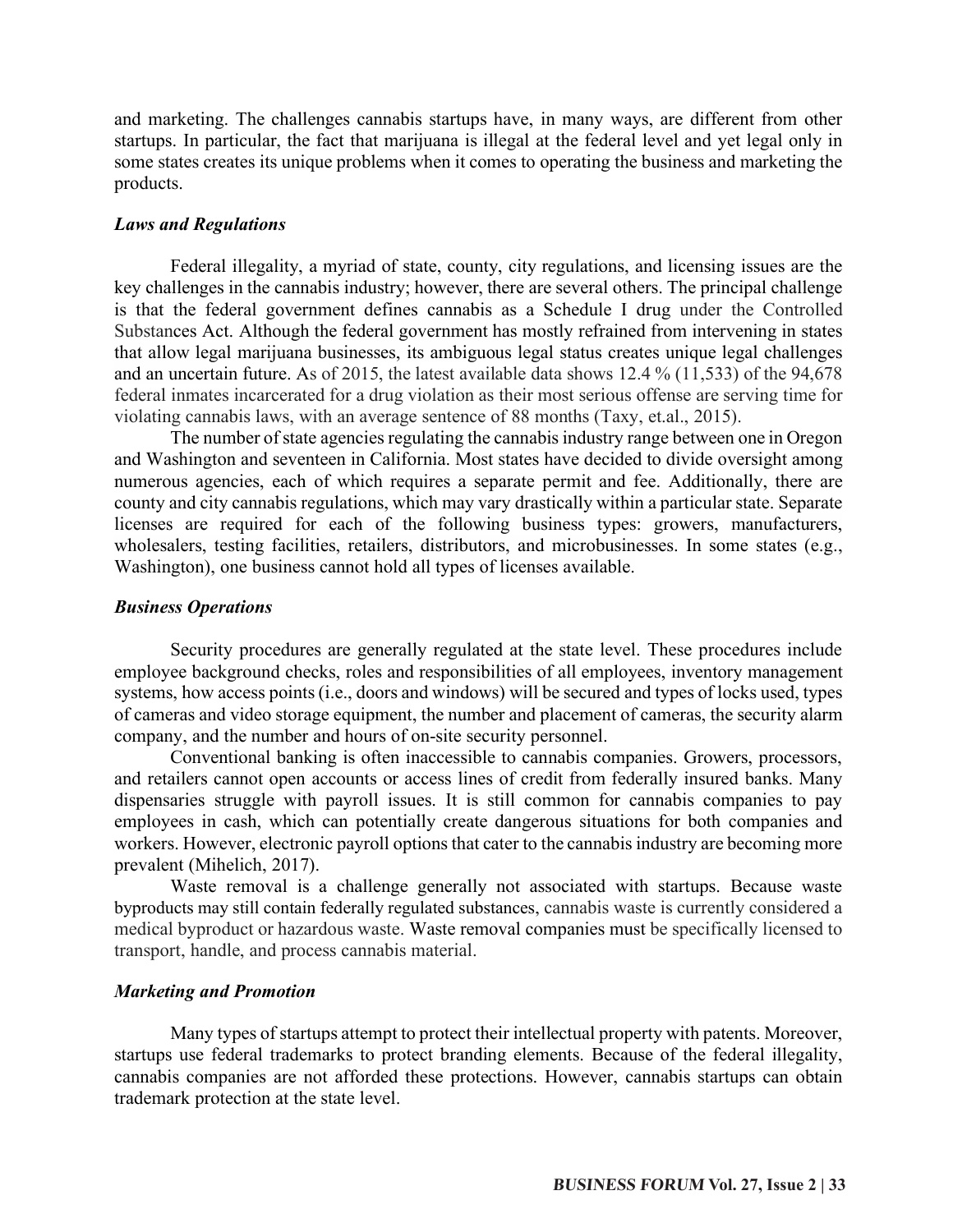The process of getting product to market is protracted. In many states, manufacturers cannot introduce product directly into the market. The process will often resemble this: 1) manufacturer sends product to distributor, 2) distributor sends product to testing, 3) lab tests product and returns product to distributor, and 4) distributor sends the product to retailers. If a manufacturer operates a distribution operation, it must be physically separate from the manufacturing facility. Labs cannot be owned by the manufacturer. Regulations often restrict the dollar amount of product onboard any one vehicle.

Promotion and packaging present challenges. Retail products must be child-proofed. The amount of THC in edibles cannot exceed established limits per piece (e.g., 10 mg). In the case of multipacks (e.g., six brownies), each item in the pack must be at or below the established limit.

Restrictions on promotion vary by state, but share several commonalities. Generally, products cannot represent curative or therapeutic use, specifically target individuals under the age of 18-21, including cartoon characters or similar images, be located within 500-1000 feet of child centers, on a public facility or vehicle, and post-secondary campuses. Retail outlet signage and product labels must convey the detrimental effects of cannabis usage. Social media accounts are routinely shut down due to platform-specific violations, making it difficult to present a consistent message across platforms.

#### **Conclusion**

As laws regulating the cannabis industry are rapidly changing, they are creating new challenges to the various types cannabis startups. In this paper, we analyzed the industry based on a number of factors and provided a typology of cannabis startups. The topic is ripe for future academic research to provide new theories for startups operating in unchartered territories where the legality of the product changes depending on the state and federal governments.

*Corresponding author: Dr. Jeffrey E. Anderson, jander51@calstatela.edu*

#### **Acknowledgement**

We express our gratitude to Joel Besner and Jennifer Mascari for helping us with idea generation. We thank the two reviewers for their feedback to strengthen the quality of the manuscript. Finally, we thank the editor-in-chief and managing editor for their guidance through the publication process.

#### **References**

Aldrich, H. (1999). Organizations Evolving. Sage: Thousand Oaks.

- Bauer, S. (2015). Impacts of Surface Water Diversions for Marijuana Cultivation on Aquatic Habitat in Four Northwestern California Watersheds. *PLOS ONE.* Retrieved from http://journals.plos.org/plosone/article?id=10.1371/journal.pone.0120016
- Blake, A. (2018, August 29). Trump Administration Quietly Fighting against Marijuana Support, Legalization: Report. *The Washington Times.* Retrieved from www.washingtontimes.com/news/2018/aug/29/trump-administration-quietly-goingbattle-against-/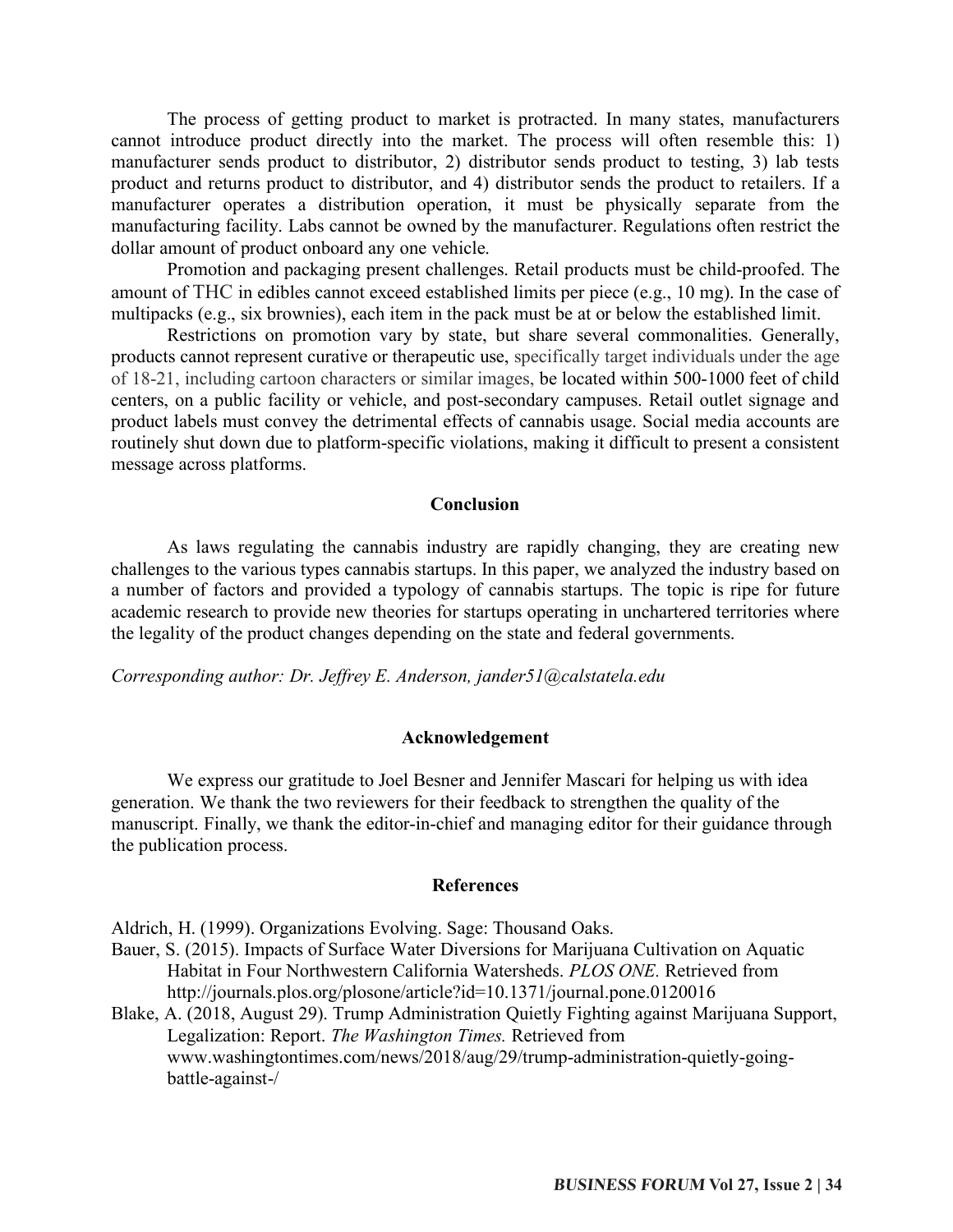- Deakins, D., and Whittam, G. (2000). Business start-up: theory, practice and policy. *Enterprise and Small Business Principles, Practice and Policy*, 115-131.
- Fishman, S. (2014, October 31). Can Medical Marijuana Dispensaries Deduct Their Business Expenses? www.nolo.com, *Nolo.* Retrieved from www.nolo.com/legal-encyclopedia/canmedical-marijuana-dispensaries-deduct-their-business-expenses.html
- Furore, K., (2018, May 30). Can working for the cannabis industry hurt future job prospects? Retrieved from https://tribunecontentagency.com/article/can-working-for-the-cannabisindustry-hurt-future-job-prospects/
- Gartner, W. B. (1985). A conceptual framework for describing the phenomenon of new venture creation. *Academy of Management Review*, 10 (4), 696-706.
- Gurman, S. (2018, January 4). Sessions Terminates US Policy That Let Legal Pot Flourish. AP News, *Associated Press.* Retrieved from
	- https://apnews.com/19f6bfec15a74733b40eaf0ff9162bfa
- Halper, E. (2018, April 13). Trump Administration Abandons Crackdown on Legal Marijuana. *Los Angeles Times.* Retrieved from www.latimes.com/politics/la-na-pol-marijuanatrump-20180413-story.html
- Key to Cannabis (n.d.) Weed Guide: A Visual Glossary of Cannabis Terminology. Retrieved from https://keytocannabis.com/blogs/cannabis/photos-weed-glossary-common-cannabisterminology
- Klein, A. (2018, May 25). Banking Regulations Create Mess for Marijuana Industry, Banks, and Law Enforcement. The Brookings Institution. Retrieved from www.brookings.edu/research/banking-regulations-create-mess-for-marijuana-industrybanks-and-law-enforcement/
- Lopez, G. (2018, January 5). It's Official: The Trump Administration Is Launching a New War on Marijuana. Vox.com, Vox Media. Retrieved from www.vox.com/policy-andpolitics/2018/1/4/16849866/marijuana-legalization-trump-sessions-cole-memo
- Marijuana Business Daily. (2018). Annual Marijuana Business Factbook. 2018, 6th ed. Retrieved from https://mjbizdaily.com/wp-content/uploads/2018/05/Factbook2018- ExecutiveSummary.pdf
- Mihelich, M. (2017, May 3), Pot Industry Cultivates a New Branch with HR, Retrieved from https://www.workforce.com/2017/05/03/pot-industry-cultivates-new-branch-hr/
- NIDA. National Institute on Drug Abuse. (2018). Marijuana Drug Facts. Retrieved from https://www.drugabuse.gov/publications/drugfacts/marijuana
- Ries, E. (2011). The lean startup: how today's entrepreneurs use continuous innovation to create radically successful businesses. New York: Crown Books.
- Sevcenko, M. (2016, February 27). Pot is power hungry: why the marijuana industry's energy footprint is growing. The Guardian. Retrieved from https://www.theguardian.com/usnews/2016/feb/27/marijuana-industry-huge-energy-footprint
- Staggs, B. (2017, February 7). Even Though Marijuana Is Legal, Here Are 9 Ways Federal Law Affects California Pot Users, Businesses. Orange County Register. Retrieved from www.ocregister.com/2017/02/07/even-though-marijuana-is-legal-here-are-9-waysfederal-law-affects-california-pot-users-businesses/
- SAMHSA. Substance Abuse and Mental Health Services Administration Center for Behavioral Health Statistics and Quality (2016). "Results from the 2015 National Survey on Drug Use and Health: Detailed Tables," Rockville, Maryland. Retrieved from